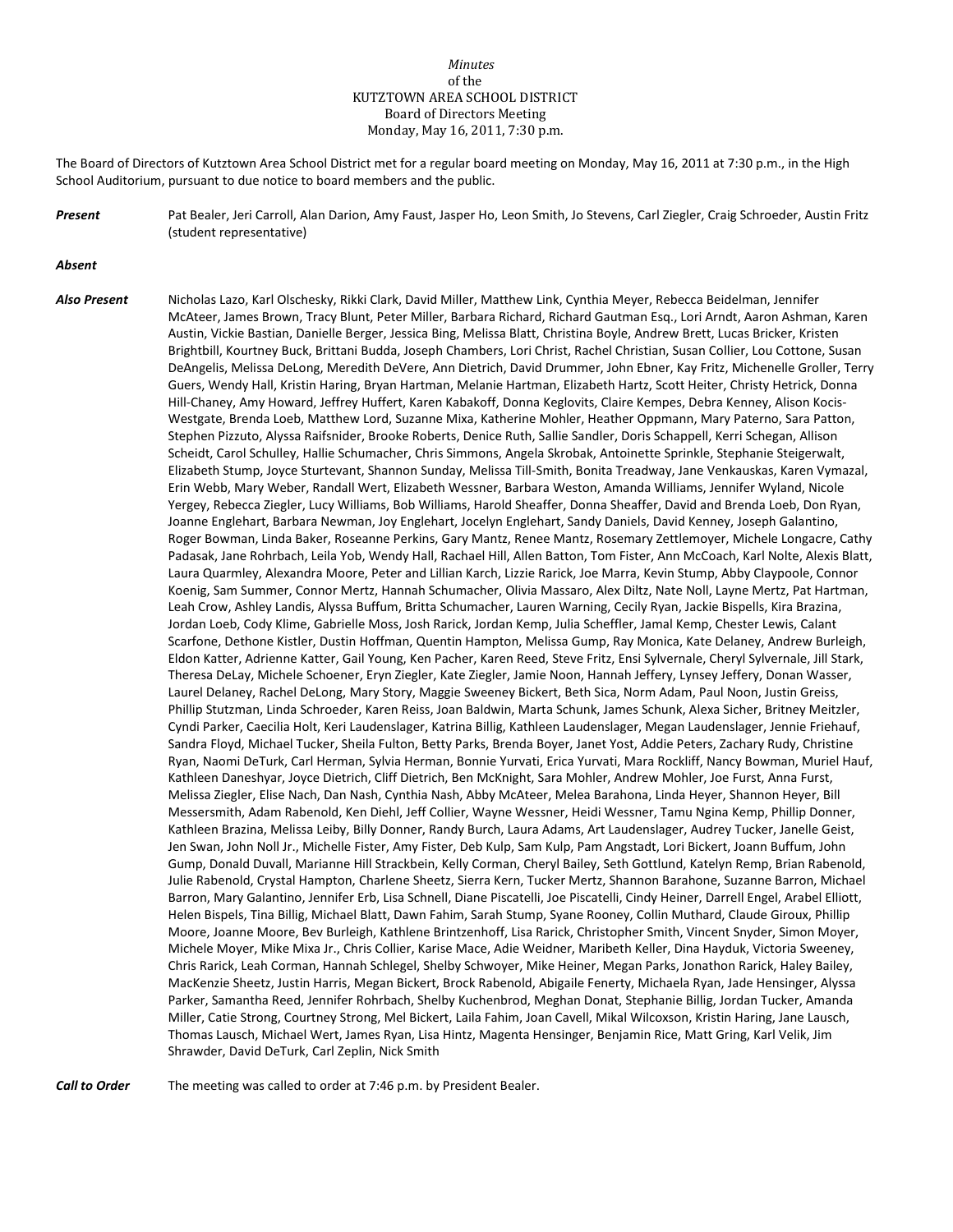| <b>KASD Board of Directors Meeting Minutes</b><br>May 16, 2011 |                                                                                                                                                                                                                                                                                                                                                                                                                                                                                                                                                                                                                             |                                                                                                                                                                     |                                                                                                                       |                                                                                                          |  |  |  |
|----------------------------------------------------------------|-----------------------------------------------------------------------------------------------------------------------------------------------------------------------------------------------------------------------------------------------------------------------------------------------------------------------------------------------------------------------------------------------------------------------------------------------------------------------------------------------------------------------------------------------------------------------------------------------------------------------------|---------------------------------------------------------------------------------------------------------------------------------------------------------------------|-----------------------------------------------------------------------------------------------------------------------|----------------------------------------------------------------------------------------------------------|--|--|--|
| Page 2 of 7<br>Welcome                                         | President Bealer welcomed guests and opened the meeting with a moment of silence and Pledge of Allegiance to the flag.<br>She asked everyone to sign the attendance book and mark the topic of comment next to his/her name. She requested that<br>anyone wishing to speak on an agenda item please raise his/her hand to be recognized. She announced there was an<br>executive session conducted prior to the meeting to discuss personnel matters. She indicated that this meeting was being<br>tape recorded.                                                                                                           |                                                                                                                                                                     |                                                                                                                       |                                                                                                          |  |  |  |
| Approval<br>of Minutes                                         | Motion made by Leon Smith, seconded by Jo Stevens, to approve the minutes of the April 18, 2011 School Board<br>Meeting, the April 26, 2011 Policy and Curriculum Committee and Facilities Committee Meetings, the May 2, 2011 School<br>Board Meeting, and the May 9, 2011 Budget and Finance Committee Meeting.                                                                                                                                                                                                                                                                                                           |                                                                                                                                                                     |                                                                                                                       |                                                                                                          |  |  |  |
|                                                                | Roll call vote: Yes 9<br>Motion carried.                                                                                                                                                                                                                                                                                                                                                                                                                                                                                                                                                                                    |                                                                                                                                                                     | No 0                                                                                                                  | Absent 0                                                                                                 |  |  |  |
| Treasurer's<br>Report                                          | Motion made by Jo Stevens, seconded by Leon Smith, to accept the treasurer's report of the General Fund.                                                                                                                                                                                                                                                                                                                                                                                                                                                                                                                    |                                                                                                                                                                     |                                                                                                                       |                                                                                                          |  |  |  |
|                                                                | Roll call vote: Yes 9<br>Motion carried.                                                                                                                                                                                                                                                                                                                                                                                                                                                                                                                                                                                    |                                                                                                                                                                     | No 0                                                                                                                  | Absent 0                                                                                                 |  |  |  |
| <b>Ratification</b><br>of General                              | Motion made by Amy Faust, seconded by Jo Stevens, to ratify for payment the general account bills in the amount of<br>\$2,873,594.47.                                                                                                                                                                                                                                                                                                                                                                                                                                                                                       |                                                                                                                                                                     |                                                                                                                       |                                                                                                          |  |  |  |
| <b>Account Bills</b>                                           | Roll call vote: Yes 9<br>Motion carried.                                                                                                                                                                                                                                                                                                                                                                                                                                                                                                                                                                                    |                                                                                                                                                                     | No 0                                                                                                                  | Absent 0                                                                                                 |  |  |  |
| <b>Approval</b>                                                | Motion made by Leon Smith, seconded by Jo Stevens, to approve for payment the general account bills in the amount<br>of \$281,751.77.                                                                                                                                                                                                                                                                                                                                                                                                                                                                                       |                                                                                                                                                                     |                                                                                                                       |                                                                                                          |  |  |  |
| of General<br><b>Account Bills</b>                             | Roll call vote: Yes 9<br><b>Motion carried.</b>                                                                                                                                                                                                                                                                                                                                                                                                                                                                                                                                                                             |                                                                                                                                                                     | No 0                                                                                                                  | Absent 0                                                                                                 |  |  |  |
| <b>Approval</b><br>of Construction                             | of \$19,875.00.                                                                                                                                                                                                                                                                                                                                                                                                                                                                                                                                                                                                             |                                                                                                                                                                     | Motion made by Amy Faust, seconded by Jo Stevens, to approve for payment the construction account bills in the amount |                                                                                                          |  |  |  |
| <b>Account Bills</b>                                           | Roll call vote: Yes 9<br>Motion carried.                                                                                                                                                                                                                                                                                                                                                                                                                                                                                                                                                                                    |                                                                                                                                                                     | No 0                                                                                                                  | Absent 0                                                                                                 |  |  |  |
| Supt's Report                                                  | Mr. Lazo introduced Harold Sheaffer who recognized Amy Fister for competing and placing in the following rifle<br>competitions:<br>Pennsylvania Interscholastic State Championship, placing 19 <sup>th</sup> out of 54 with 533 points out of 600<br>Pennsylvania Junior Olympic Air Rifle Competition, placing 5 <sup>th</sup> out of 33 with 579 points out of 600, missing the<br>invitation to Nationals by one point<br>Lehigh Valley Junior Rifle League Match, placing 1st out of 44 with 200 points out of 200<br>Kutztown High School Level Match, placing 1 <sup>st</sup> with 396 points out of 400<br>$\bullet$ |                                                                                                                                                                     |                                                                                                                       |                                                                                                          |  |  |  |
|                                                                | Mr. Lazo recognized Austin Fritz for his service as School Board Student Representative for the 2010-2011 school year and<br>his dedication of time and energy to the Board of Directors.                                                                                                                                                                                                                                                                                                                                                                                                                                   |                                                                                                                                                                     |                                                                                                                       |                                                                                                          |  |  |  |
| <b>Committee</b><br><b>Reports</b>                             | EIT<br>Pat Bealer                                                                                                                                                                                                                                                                                                                                                                                                                                                                                                                                                                                                           |                                                                                                                                                                     | Mrs. Bealer reported the collections are holding steady throughout the county.                                        |                                                                                                          |  |  |  |
|                                                                | <b>BCTC</b><br>Craig<br>Schroeder                                                                                                                                                                                                                                                                                                                                                                                                                                                                                                                                                                                           | No report.                                                                                                                                                          |                                                                                                                       |                                                                                                          |  |  |  |
|                                                                | <b>ECC</b><br>Mrs. Stevens reported the 2011 fall coaching staff was reviewed, with no increase in salary for the third<br>Jo Stevens<br>consecutive year. She reported the committee was presented with average GPA's of students involved in extra-<br>curricular programs (87.46 GPA) versus students not involved in extra-curricular programs (80.98 GPA).                                                                                                                                                                                                                                                             |                                                                                                                                                                     |                                                                                                                       |                                                                                                          |  |  |  |
|                                                                | <b>BCIU</b><br>Carl Ziegler                                                                                                                                                                                                                                                                                                                                                                                                                                                                                                                                                                                                 |                                                                                                                                                                     |                                                                                                                       | Mr. Ziegler reported renovations are continuing at the main campus with no impact on regular operations. |  |  |  |
|                                                                | <b>PSBA</b><br>Pat Bealer                                                                                                                                                                                                                                                                                                                                                                                                                                                                                                                                                                                                   | Mrs. Bealer reported she contacted Rep. Gary Day regarding educational budget issues. She also reported<br>PSBA is withdrawing its support on the furloughing bill. |                                                                                                                       |                                                                                                          |  |  |  |
|                                                                | <b>Student</b><br><b>Achievement</b><br><b>Al Darion</b>                                                                                                                                                                                                                                                                                                                                                                                                                                                                                                                                                                    | No report.                                                                                                                                                          |                                                                                                                       |                                                                                                          |  |  |  |

Kutztown Area School District loos not discriminate in our educational programs, activities or employment practices based on race, color, national orgion, ance, althan ances in methan prototer lead are, the local area fred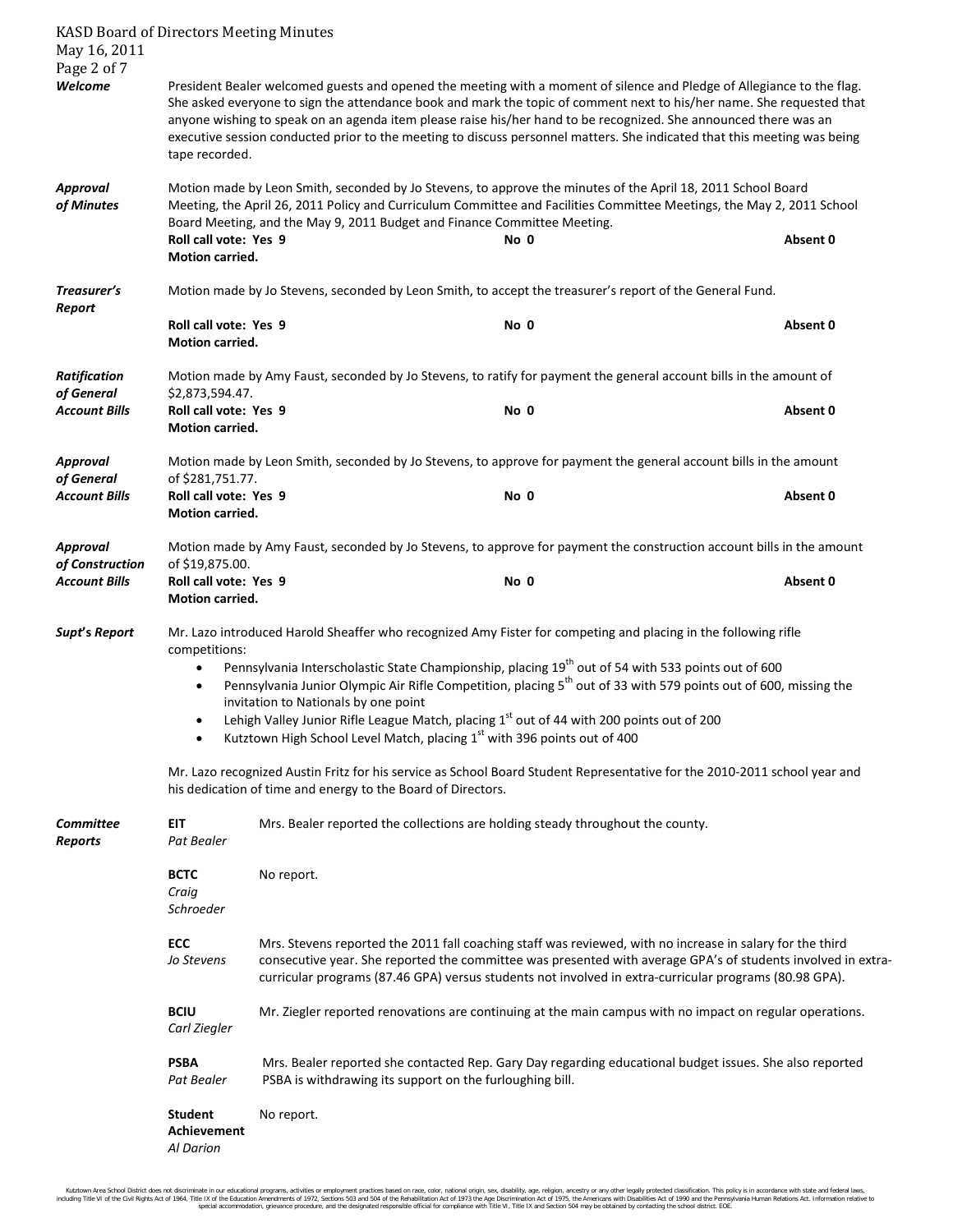*Personnel* Motion made by Amy Faust, seconded by Jo Stevens, to approve the following personnel items:

- 1. The approval of Linda M. Schroeder as a long term substitute teacher for the life skills classroom at the middle school, effective May 1, 2011 through June 9, 2011 (end of the 2010-2011 school year), at the approved long term substitute teacher rate of \$100 per day for days 1-20, \$110 per day for days 21-45, and the remainder at Bachelor's, Step 1 (nontenured), per the KATA/KASD contract.
- 2. The approval of Kerri L. Schegan as a 2011 elementary summer reading program teacher, replacing Heather L. Dewald, for 24 days total at the then current curriculum rate.
- 3. The approval of Susan B. Neumann and Susan M. Collier to share the duties of 2011 middle school summer math teacher for a total of 24 days at the then current curriculum rate.
- 4. The approval of Lori E. Arndt as a substitute teacher for the 2011 elementary summer reading program, at the then current curriculum rate.
- 5. The approval of Sue A. Kunkel as assistant athletic director for the 2011-2012 school year at a salary of \$3,944.
- 6. The approval of the following fall sport coaching staff and salaries for the 2011-2012 school year. Salaries same as 2010- 2011 school year.

|                                         |                                                                                                                                                                                                                                                                                                                                                                                                                                                                                                              | Tennis                    |                                                                                                           |                     |  |  |  |
|-----------------------------------------|--------------------------------------------------------------------------------------------------------------------------------------------------------------------------------------------------------------------------------------------------------------------------------------------------------------------------------------------------------------------------------------------------------------------------------------------------------------------------------------------------------------|---------------------------|-----------------------------------------------------------------------------------------------------------|---------------------|--|--|--|
|                                         |                                                                                                                                                                                                                                                                                                                                                                                                                                                                                                              | <b>Head Coach</b>         | Harry A. McGonigle                                                                                        | \$4,314             |  |  |  |
|                                         |                                                                                                                                                                                                                                                                                                                                                                                                                                                                                                              | <b>Assistant Coach</b>    | Jeffrey S. Zimmerman                                                                                      | \$1,589             |  |  |  |
|                                         |                                                                                                                                                                                                                                                                                                                                                                                                                                                                                                              | Golf                      |                                                                                                           |                     |  |  |  |
|                                         |                                                                                                                                                                                                                                                                                                                                                                                                                                                                                                              | <b>Head Coach</b>         | Jesse W. Whitehouse                                                                                       | \$3,500             |  |  |  |
|                                         |                                                                                                                                                                                                                                                                                                                                                                                                                                                                                                              | Cheerleading              |                                                                                                           |                     |  |  |  |
|                                         |                                                                                                                                                                                                                                                                                                                                                                                                                                                                                                              | <b>Head Coach</b>         | Kellie A. Pacher                                                                                          | \$2,315             |  |  |  |
|                                         |                                                                                                                                                                                                                                                                                                                                                                                                                                                                                                              | <b>Boys Soccer</b>        |                                                                                                           |                     |  |  |  |
|                                         |                                                                                                                                                                                                                                                                                                                                                                                                                                                                                                              | <b>Head Coach</b>         | Michael P. O'Neil                                                                                         | \$4,994             |  |  |  |
|                                         |                                                                                                                                                                                                                                                                                                                                                                                                                                                                                                              | <b>Assistant Coach</b>    | Ian R. Moreland                                                                                           | \$2,255             |  |  |  |
|                                         | Head Middle School Coach<br>Asst. Middle School Coach                                                                                                                                                                                                                                                                                                                                                                                                                                                        |                           | Benjamin M. Reffie                                                                                        | \$2,100             |  |  |  |
|                                         |                                                                                                                                                                                                                                                                                                                                                                                                                                                                                                              |                           | PLACEHOLDER                                                                                               | \$2,100             |  |  |  |
|                                         |                                                                                                                                                                                                                                                                                                                                                                                                                                                                                                              | Football                  |                                                                                                           |                     |  |  |  |
|                                         |                                                                                                                                                                                                                                                                                                                                                                                                                                                                                                              | <b>Head Coach</b>         | Benjamin J. McKnight III                                                                                  | \$4,920             |  |  |  |
|                                         |                                                                                                                                                                                                                                                                                                                                                                                                                                                                                                              | <b>Assistant Coaches</b>  | Benjamin J. McKnight IV                                                                                   | \$2,477             |  |  |  |
|                                         |                                                                                                                                                                                                                                                                                                                                                                                                                                                                                                              |                           | John M. DiGuardi                                                                                          | \$2,262             |  |  |  |
|                                         |                                                                                                                                                                                                                                                                                                                                                                                                                                                                                                              |                           | Jonathan J. Hilbert                                                                                       | \$2,417             |  |  |  |
|                                         |                                                                                                                                                                                                                                                                                                                                                                                                                                                                                                              | Head Middle School Coach  | Mark Prevoznik                                                                                            | \$2,417             |  |  |  |
|                                         |                                                                                                                                                                                                                                                                                                                                                                                                                                                                                                              | <b>Volunteer Coaches</b>  | Michael J. Esterly                                                                                        |                     |  |  |  |
|                                         |                                                                                                                                                                                                                                                                                                                                                                                                                                                                                                              |                           | Nicholas R. McKnight                                                                                      |                     |  |  |  |
|                                         |                                                                                                                                                                                                                                                                                                                                                                                                                                                                                                              |                           | David J. Guiles                                                                                           |                     |  |  |  |
|                                         |                                                                                                                                                                                                                                                                                                                                                                                                                                                                                                              |                           | Jacob A. McKnight                                                                                         |                     |  |  |  |
|                                         |                                                                                                                                                                                                                                                                                                                                                                                                                                                                                                              | Field Hockey              |                                                                                                           |                     |  |  |  |
|                                         |                                                                                                                                                                                                                                                                                                                                                                                                                                                                                                              | <b>Head Coach</b>         | Krista L. Keim                                                                                            | \$5,247             |  |  |  |
|                                         |                                                                                                                                                                                                                                                                                                                                                                                                                                                                                                              | <b>Assistant Coach</b>    | Eryn L. Ziegler                                                                                           | \$2,255             |  |  |  |
|                                         |                                                                                                                                                                                                                                                                                                                                                                                                                                                                                                              | Head Middle School Coach  | Elaine M. Rabenold                                                                                        | \$2,255             |  |  |  |
|                                         |                                                                                                                                                                                                                                                                                                                                                                                                                                                                                                              | Asst. Middle School Coach | Rebecca L. Hottenstein                                                                                    | \$2,100             |  |  |  |
|                                         | 7.                                                                                                                                                                                                                                                                                                                                                                                                                                                                                                           |                           | The approval of the following Eshelman bus/van drivers and effective dates for the 2010-2011 school year: |                     |  |  |  |
|                                         |                                                                                                                                                                                                                                                                                                                                                                                                                                                                                                              | Cynthia L. Smith          | effective April 20, 2011                                                                                  |                     |  |  |  |
|                                         |                                                                                                                                                                                                                                                                                                                                                                                                                                                                                                              | Reuben S. Sweigart        | effective April 4, 2011                                                                                   |                     |  |  |  |
|                                         | The approval of the following Senior Volunteer Tax Exchange Program participants for the 2011-2012 school year, effective<br>8.                                                                                                                                                                                                                                                                                                                                                                              |                           |                                                                                                           |                     |  |  |  |
|                                         |                                                                                                                                                                                                                                                                                                                                                                                                                                                                                                              | July 1, 2011:             |                                                                                                           |                     |  |  |  |
|                                         |                                                                                                                                                                                                                                                                                                                                                                                                                                                                                                              | Dorothy M. Bailey         | Joan M. Brown                                                                                             | Gladys L. Derstine  |  |  |  |
|                                         |                                                                                                                                                                                                                                                                                                                                                                                                                                                                                                              | Joyce C. Dietrich         | Patricia R. Greenawalt                                                                                    | Gertrude E. Johnson |  |  |  |
|                                         |                                                                                                                                                                                                                                                                                                                                                                                                                                                                                                              | Lillian I. Karch          | Peter B. Karch                                                                                            | Sandra A. Long      |  |  |  |
|                                         | Mary Jane MacKenzie                                                                                                                                                                                                                                                                                                                                                                                                                                                                                          |                           | Audrey M. Miller                                                                                          | Donald L. Miller    |  |  |  |
|                                         |                                                                                                                                                                                                                                                                                                                                                                                                                                                                                                              | Randall L. Schwartz       |                                                                                                           |                     |  |  |  |
|                                         | Roll call vote: Yes 9<br>Motion carried.                                                                                                                                                                                                                                                                                                                                                                                                                                                                     |                           | No 0                                                                                                      | Absent 0            |  |  |  |
|                                         |                                                                                                                                                                                                                                                                                                                                                                                                                                                                                                              |                           |                                                                                                           |                     |  |  |  |
|                                         |                                                                                                                                                                                                                                                                                                                                                                                                                                                                                                              |                           | All Personnel were Approved Pending the District's Receipt of All Mandated Credentials                    |                     |  |  |  |
| Adoption of<br>Proposed Final<br>Budget | Motion made by Amy Faust, seconded by Leon Smith, to adopt a proposed final budget with revenues of \$27,032,703<br>and expenditures of \$28,532,703, supported by Real Estate Tax (28.277 mils); Per Capita Tax, Sec. 679 (\$5.00); Per<br>Capita Tax, Act 511 (\$5.00); Local Services Tax (\$5.00); Earned Income Tax (0.5%); Real Estate Transfer Tax (0.5%); and<br>Approximant Text (EQA). The business will be meethed applied to be public increasing The entirempted data for final emmersel in two |                           |                                                                                                           |                     |  |  |  |

Amusement Tax (5%). The budget will be made available for public inspection. The anticipated date for final approval is June 13, 2011 at the Budget and Finance Committee meeting. **Roll call vote: Yes 6 No 3 (Darion, Stevens, Ziegler) Absent 0**

**Motion carried.**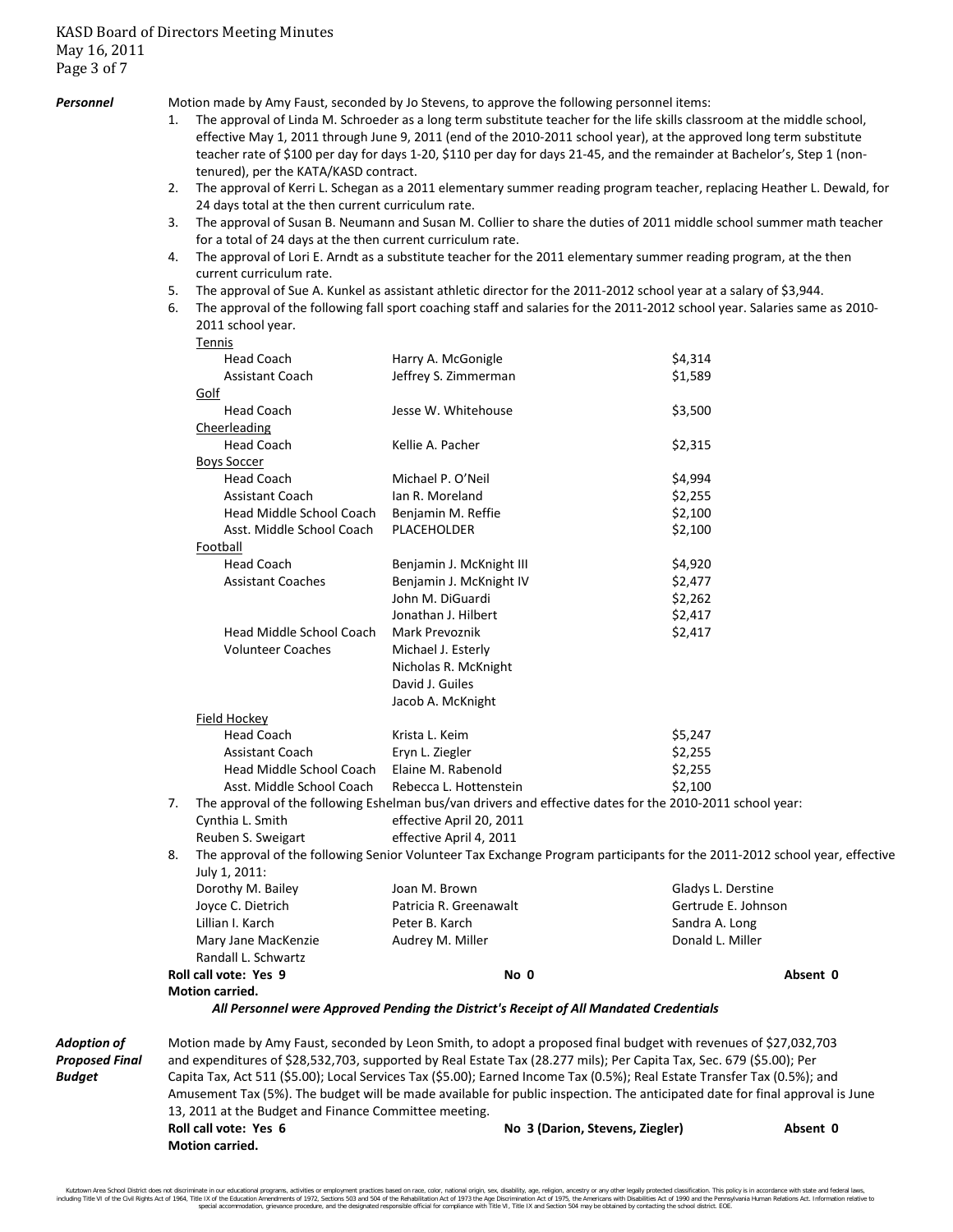| May 16, 2011<br>Page 4 of 7                | <b>KASD Board of Directors Meeting Minutes</b>                                                                                                                                                                                                               |                                                                                                                                                                                                                                                                                                                                                                                                                                                                                                                                                                                                                                                                                |                                                                    |  |  |  |  |  |
|--------------------------------------------|--------------------------------------------------------------------------------------------------------------------------------------------------------------------------------------------------------------------------------------------------------------|--------------------------------------------------------------------------------------------------------------------------------------------------------------------------------------------------------------------------------------------------------------------------------------------------------------------------------------------------------------------------------------------------------------------------------------------------------------------------------------------------------------------------------------------------------------------------------------------------------------------------------------------------------------------------------|--------------------------------------------------------------------|--|--|--|--|--|
| <b>Custodial Bid</b><br>Award              | Motion made by Leon Smith, seconded by Jo Stevens, to award the 2011-2012 custodial supplies bid to the lowest<br>responsible bidder who has met the specifications, as listed on the attached schedule.<br>Roll call vote: Yes 9<br>No 0<br>Motion carried. |                                                                                                                                                                                                                                                                                                                                                                                                                                                                                                                                                                                                                                                                                |                                                                    |  |  |  |  |  |
| <b>Student Vacation</b><br><b>Requests</b> | Motion made by Leon Smith, seconded by Craig Schroeder, to include all four student vacation requests in the<br>motion to approve.                                                                                                                           |                                                                                                                                                                                                                                                                                                                                                                                                                                                                                                                                                                                                                                                                                |                                                                    |  |  |  |  |  |
|                                            | Roll call vote: Yes 9<br>Motion carried.                                                                                                                                                                                                                     | No 0                                                                                                                                                                                                                                                                                                                                                                                                                                                                                                                                                                                                                                                                           | Absent 0                                                           |  |  |  |  |  |
|                                            | 1.<br>allotted vacation time by one day due to a previous vacation day used.<br>2.<br>3.<br>Roll call vote: Yes 6<br><b>Motion carried.</b>                                                                                                                  | Motion made by Craig Schroeder, seconded by Jeri Carroll, to approve the following student vacation requests:<br>The approval of the absence for student #105140 for a five day vacation from May 23-27, 2011. This will exceed the<br>The approval of the absence for student #104231 for a four day vacation from May 24-27, 2011. This will exceed the<br>allotted vacation time by three days due to previous vacation days used.<br>The approval of the absence for students #104964 and #102832 for a two day vacation from June 2-3, 2011. This will<br>exceed the allotted vacation time by two days due to previous vacation days used.<br>No 3 (Darion, Ho, Ziegler) | Absent 0                                                           |  |  |  |  |  |
| <b>School Board</b><br><b>Treasurer</b>    | Motion made by Amy Faust, seconded by Leon Smith, to appoint Karl J. Olschesky as Kutztown Area School Board<br>Treasurer for the 2011-2012 school year, with a salary of \$1,050 (same rate as 2010-2011).                                                  |                                                                                                                                                                                                                                                                                                                                                                                                                                                                                                                                                                                                                                                                                |                                                                    |  |  |  |  |  |
|                                            | Roll call vote: Yes 9<br><b>Motion carried.</b>                                                                                                                                                                                                              | No 0                                                                                                                                                                                                                                                                                                                                                                                                                                                                                                                                                                                                                                                                           | Absent 0                                                           |  |  |  |  |  |
| <b>School Board</b><br><b>Secretary</b>    | Motion made by Amy Faust, seconded by Jo Stevens, to approve a stipend of \$2,000 for Rikki L. Clark as Kutztown Area<br>School Board Secretary for the 2011-2012 school year (same rate as 2010-2011).<br>Roll call vote: Yes 9<br>No 0                     |                                                                                                                                                                                                                                                                                                                                                                                                                                                                                                                                                                                                                                                                                |                                                                    |  |  |  |  |  |
|                                            | Motion carried.                                                                                                                                                                                                                                              |                                                                                                                                                                                                                                                                                                                                                                                                                                                                                                                                                                                                                                                                                | Absent 0                                                           |  |  |  |  |  |
| <b>Donation to</b><br><b>KASD</b>          | Motion made by Amy Faust, seconded by Jo Stevens, to accept an anonymous donation to the Kutztown Area School<br>District General Fund in the amount of \$1,000.                                                                                             |                                                                                                                                                                                                                                                                                                                                                                                                                                                                                                                                                                                                                                                                                |                                                                    |  |  |  |  |  |
|                                            | Roll call vote: Yes 9<br>Motion carried.                                                                                                                                                                                                                     | No 0                                                                                                                                                                                                                                                                                                                                                                                                                                                                                                                                                                                                                                                                           | Absent 0                                                           |  |  |  |  |  |
| District<br><b>Depositories</b>            | district depositories for the 2011-2012 school year:<br>National Penn Bank<br>PLGIT (Pennsylvania Local Government Investment Trust)<br>PSDLAF (Pennsylvania School District Liquid Asset Fund)<br>Roll call vote: Yes 9<br>Motion carried.                  | Motion made by Amy Faust, seconded by Jo Stevens, to approve the appointment of the following institutions as<br>Citizens Bank<br>No 0                                                                                                                                                                                                                                                                                                                                                                                                                                                                                                                                         | Sovereign Bank<br><b>Wells Fargo</b><br>Fleetwood Bank<br>Absent 0 |  |  |  |  |  |
| <b>District Auditory</b>                   | Motion made by Amy Faust, seconded by Jo Stevens, to appoint Herbein & Company, Inc. as auditory for the 2010-2011<br>fiscal year at a cost of \$20,700, which is no increase over the preceding year.                                                       |                                                                                                                                                                                                                                                                                                                                                                                                                                                                                                                                                                                                                                                                                |                                                                    |  |  |  |  |  |
|                                            | Roll call vote: Yes 9<br>Motion carried.                                                                                                                                                                                                                     | No 0                                                                                                                                                                                                                                                                                                                                                                                                                                                                                                                                                                                                                                                                           | Absent 0                                                           |  |  |  |  |  |
| <b>Misc. Positions</b><br><b>Pay Rates</b> | Motion made by Amy Faust, seconded by Jo Stevens, to approve the 2011-2012 Kutztown Area School District<br>miscellaneous positions pay rates per the attached.<br>Roll call vote: Yes 9<br>No 0                                                             |                                                                                                                                                                                                                                                                                                                                                                                                                                                                                                                                                                                                                                                                                |                                                                    |  |  |  |  |  |
|                                            | Motion carried.                                                                                                                                                                                                                                              |                                                                                                                                                                                                                                                                                                                                                                                                                                                                                                                                                                                                                                                                                | Absent 0                                                           |  |  |  |  |  |
| Grant<br><b>Participation</b>              | Motion made by Amy Faust, seconded by Jo Stevens, to grant permission to the administration to apply for all<br>appropriate state and federal grants and/or waivers that become available for the 2011-2012 school year.                                     |                                                                                                                                                                                                                                                                                                                                                                                                                                                                                                                                                                                                                                                                                |                                                                    |  |  |  |  |  |
|                                            | Roll call vote: Yes 9<br>Motion carried.                                                                                                                                                                                                                     | No 0                                                                                                                                                                                                                                                                                                                                                                                                                                                                                                                                                                                                                                                                           | Absent 0                                                           |  |  |  |  |  |
| Policy 620                                 | Motion made by Leon Smith, seconded by Jo Stevens, to approve the second reading and adoption of Policy 620, Fund<br>Balance.                                                                                                                                |                                                                                                                                                                                                                                                                                                                                                                                                                                                                                                                                                                                                                                                                                |                                                                    |  |  |  |  |  |
|                                            | Roll call vote: Yes 9<br>Motion carried.                                                                                                                                                                                                                     | No 0                                                                                                                                                                                                                                                                                                                                                                                                                                                                                                                                                                                                                                                                           | Absent 0                                                           |  |  |  |  |  |

Kutztown Area School District loos not discriminate in our educational programs, activities or employment practices based on race, color, national orgion, ance, althan ances in methan prototer lead are, the local area fred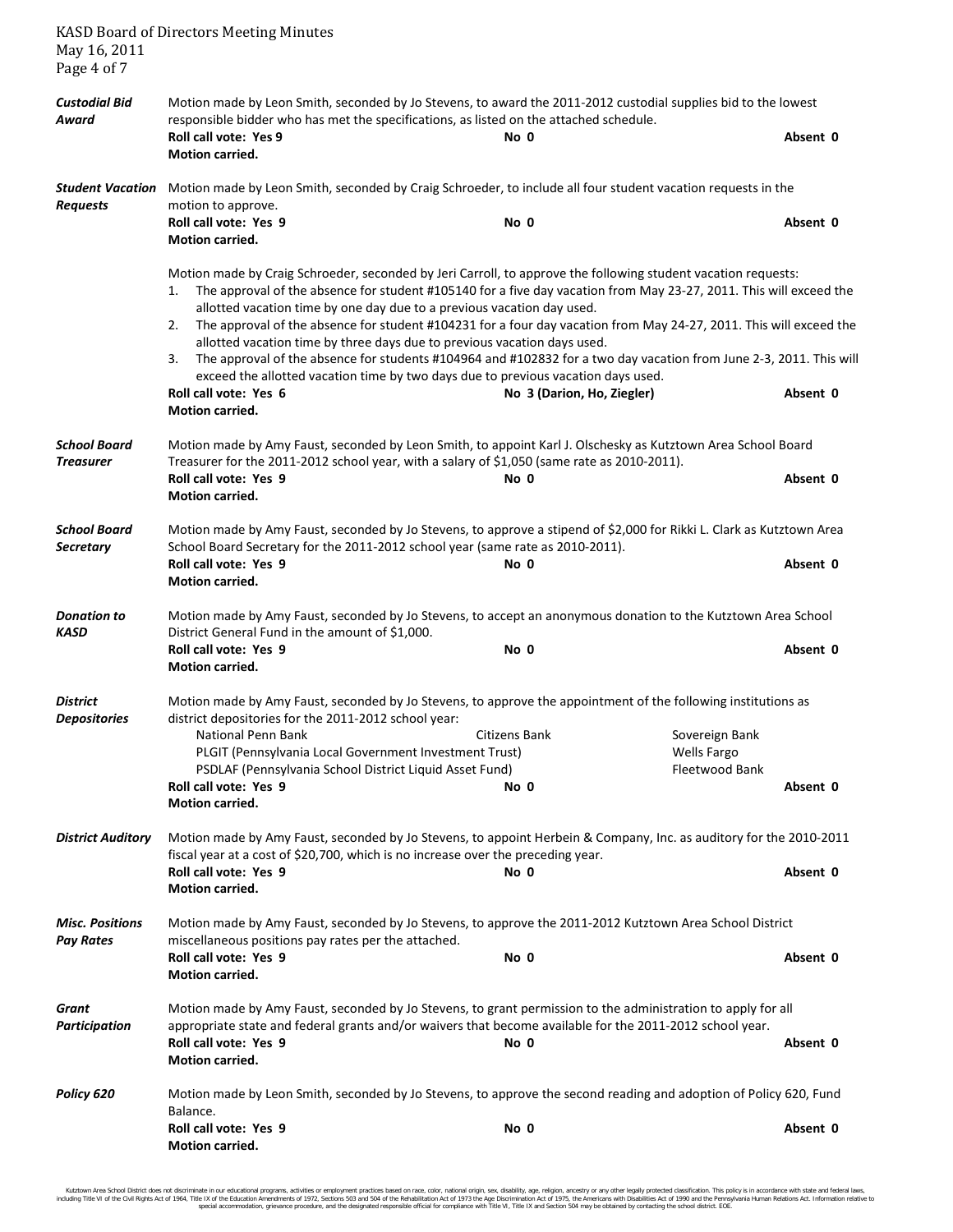John Gump expressed his concern that he believes the outcome of the Board was decided before the process began. He asked the Board to review things one more time with an open mind, and instead of saving money for taxpayers, make an investment in the students.

Melissa Ziegler stated the Board needed to remember why we are here – nothing other than the students. She expressed her disappointment in extra-curriculars being cut.

Adam Rabenold expressed his disappointment with the zero percent increase and the music program being downsized, which will be detrimental to all aspects of the KASD educational program. He stated his concern that the Board's decisions are not in the best interest of students and shows that saving money is the top priority.

Philip Donner thanked the Board members who turned down the budget for personally caring for his education.

Adrienne Weidner stated she feels cheated of opportunities for next year, which is unfair. She requested the Board keep students in mind, and not just money.

Melissa Gump expressed her concern of the horrible cuts, especially in music, and the district can't afford to lose its teachers.

Austin Fritz stated all the cuts are threatening their education, and lifestyle adjustments can and should be made to do whatever we need to do to save education.

Cody Kline expressed his concern that firing teachers is the worst thing to do, and students need smaller classes. He stated \$39 is not too much to pay, and most people can afford \$39 for 13 teachers.

David DeTurk, on behalf of the student body, stated their strong opposition of the zero percent tax increase budget. He stated the Board doesn't understand the actual effects on education by this vote, and proficiency in education will diminish. *Mr. DeTurk presented the Board with 323 student signatures stating their strong opposition of the vote made last week for a zero percent tax increase in the 2011-2012 school year.*

Hannah Schumacher stressed the importance not to cut 13 teachers.

Laila Fahim expressed her concern not to downsize the music program. She stated without the music program, she will not be able to compete against others in college. She expressed the elementary music program is the building block to get students into music, and at the secondary level it is important because music helps students get through the day.

Dethone Kistler presented the Board with alternate ways to balance the budget. He expressed the technology program and teachers should not be cut. He stated he would not be able to get the help he needs if there are 30+ students in a classroom and if the teachers are too busy picking up the work from the furloughed teachers.

Karl Velik commented his parents chose Kutztown for the good educational programs. He expressed his concern that these cuts will hurt the District's reputation of being a good school.

Lillian Karch expressed when she moved into the District 36 years ago, she was impressed with the District and curriculum. She stated young parents will move to other nearby districts. She stated she is concerned with taxes, but more concerned about the students.

Lou Cottone commented the KATA negotiations have been long and trying for all, but the dedication to the students have remained the number one priority among our educators. He expressed his concern that the Board has not been keeping confidential information quiet, and furthermore, demonstrating a lack of respect to the teachers of the District. Mr. Cottone stated KATA has given an honest effort, and agreed to a second year salary freeze (to preserve educational programs) and the Board turned the offer down with no acknowledgment or discussion.

Luke Bricker, on behalf of KATA, stated the Board has not asked the teachers for programmatic guidance or cost savings suggestions and employee input is not being respected. He expressed the Board is demonstrating a basic lack of understanding for the secondary curriculum and the creation of a master schedule. He presented actions of the Board members that are used to deflect responsibility away from the Board, where instead the Board needs to fill their responsibility to develop a strategic plan to coincide with the District's mission, because currently the Board's disrespect has brought public embarrassment to the District. He commented hidden agendas and dishonesty have no place in education.

Christine Ryan stated her support of all our educators. She requested the Board treat the District's teachers with the respect they deserve, and maybe that respect will be returned.

Randy Burch expressed the Board belongs to the public, prove you are a vocal majority, and get out to vote tomorrow.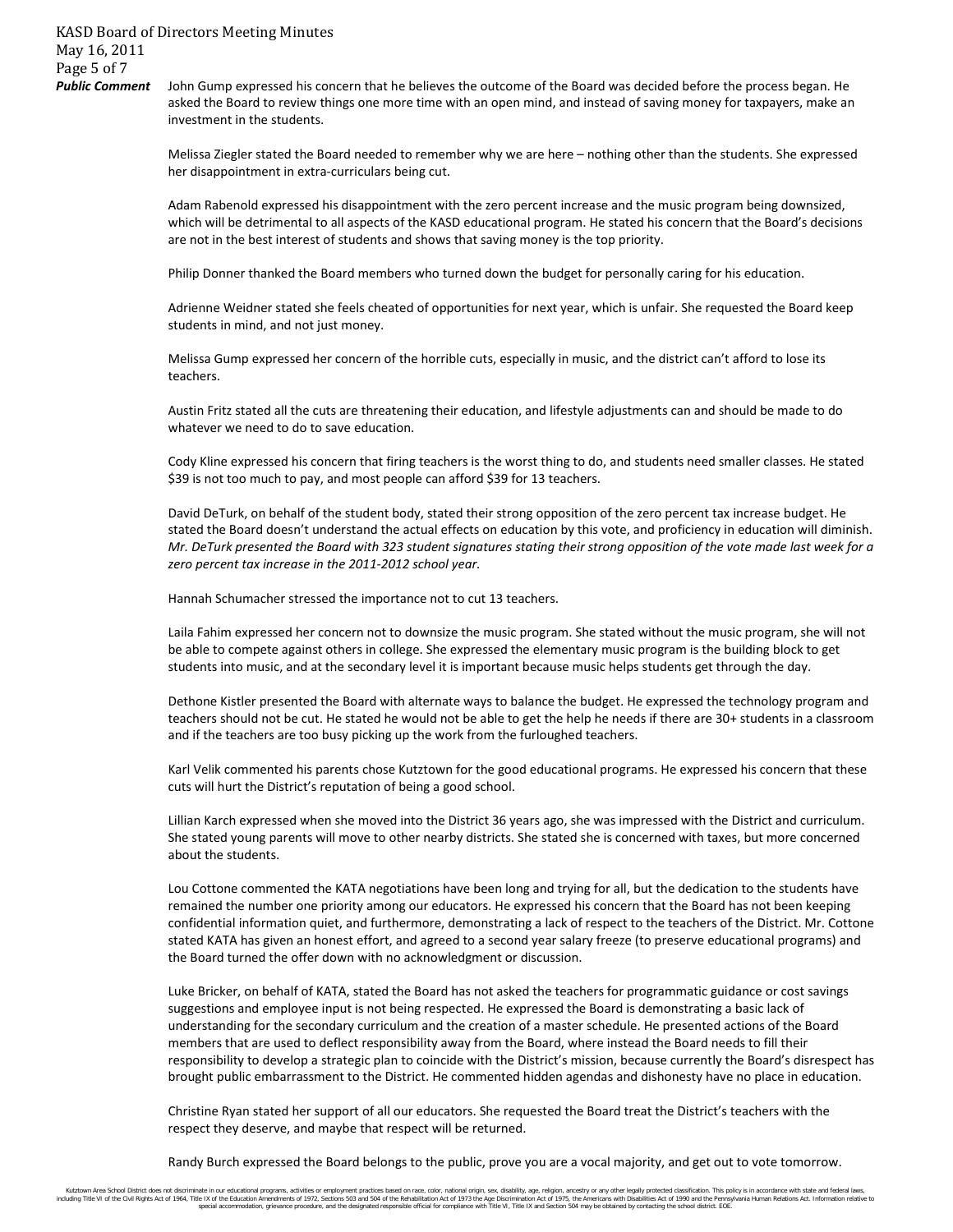Jen Swan stated that through Kutztown Area School District, all her teachers gave her so much. She expressed without her music teachers, she wouldn't be where she is today, and music is so important to everyone.

Katelyn Remp expressed she would not be excelling in college if it wasn't for every teacher at Kutztown. She expressed her disappointment that teachers will be cut, and her upset that current and future students will not receive the same education she did.

Kate Delaney expressed lives of teachers are more important than figures, and the teachers care deeply for their students.

Britta Schumacher expressed students are the Board's future. She stated she wouldn't be where she is today without the AP classes, encores, and everything else that was offered to her. She commented that students are not just a number, and teachers are more than just educators.

Allen Button stated his graduation class from Kutztown in 1986 had over 30 students per classroom. He requested the Board understand the history of the school, and if cutting 13 teachers, the District is doomed to repeat large class sizes of 30+.

Larry Shrawder stated his support for the Board because of their courage to face voters, students, and teachers. He expressed his hope that the Board will give the extra management to provide the students with the education they deserve after cutting teachers and having larger class sizes.

Arabel Elliot expressed schools are not businesses, and should not be run as such. She expressed the cuts are unacceptable to students and goes against the District mission statement. She requested the board consider the needs of the students and the community who they were elected to represent.

Lindsey Jeffrey requested the Board to listen to the majority of the students and community.

Mara Rockliff polled the high school students in attendance on issues being discussed.

John Rarick commented every teacher affected him in one shape or form and gave him the desire to succeed. He stated he feels the Board is not looking at what the students are saying and each student will be dramatically affected by the cuts.

Joan Baldwin stated two years of no tax increase is devastating to the District.

Mike Wert stated it is obvious each cut will affect the students. He expressed even financially strapped community members will find a way to pay a tax increase to benefit our students, so just do it.

Quentin Hampton expressed teachers should not be viewed as price tags and their true value is not being considered. He requested the Board to think of a tax increase as an investment in the future and to service the public interest and not their predetermined agendas.

Norm Adam stated people are struggling and taxes need to be watched. He stated his concern that people are losing money in their 401K and need to pay high taxes to feed the teachers' pensions. He presented a proposal to change to a defined contribution in the pensions instead of a defined benefit.

Sara Mohler expressed the value in education. She requested the Board review all the options and look at the broad picture of the decisions being made instead of using predetermined agendas.

Hannah Jeffrey stated students are losing hope because it is obvious the Board doesn't consider the feelings of the students. She stated it is discouraging when students are the future and their feelings and education don't have an impact.

Lauren Warning expressed teaching is not an easy job and teachers put their life and passion into teaching. She stated her concern that the Board decisions are ruining their future.

Alexis Blatt stated KASD prepared her for the future and she is proud to be a Kutztown graduate.

Andrew Mohler presented statistics, including only 2.6% of the public comments were for a zero percent tax increase in the 2011-2012 budget.

Brett Setlif questioned if the budget will be public and on the website. He requested the Board please take the opposition into consideration.